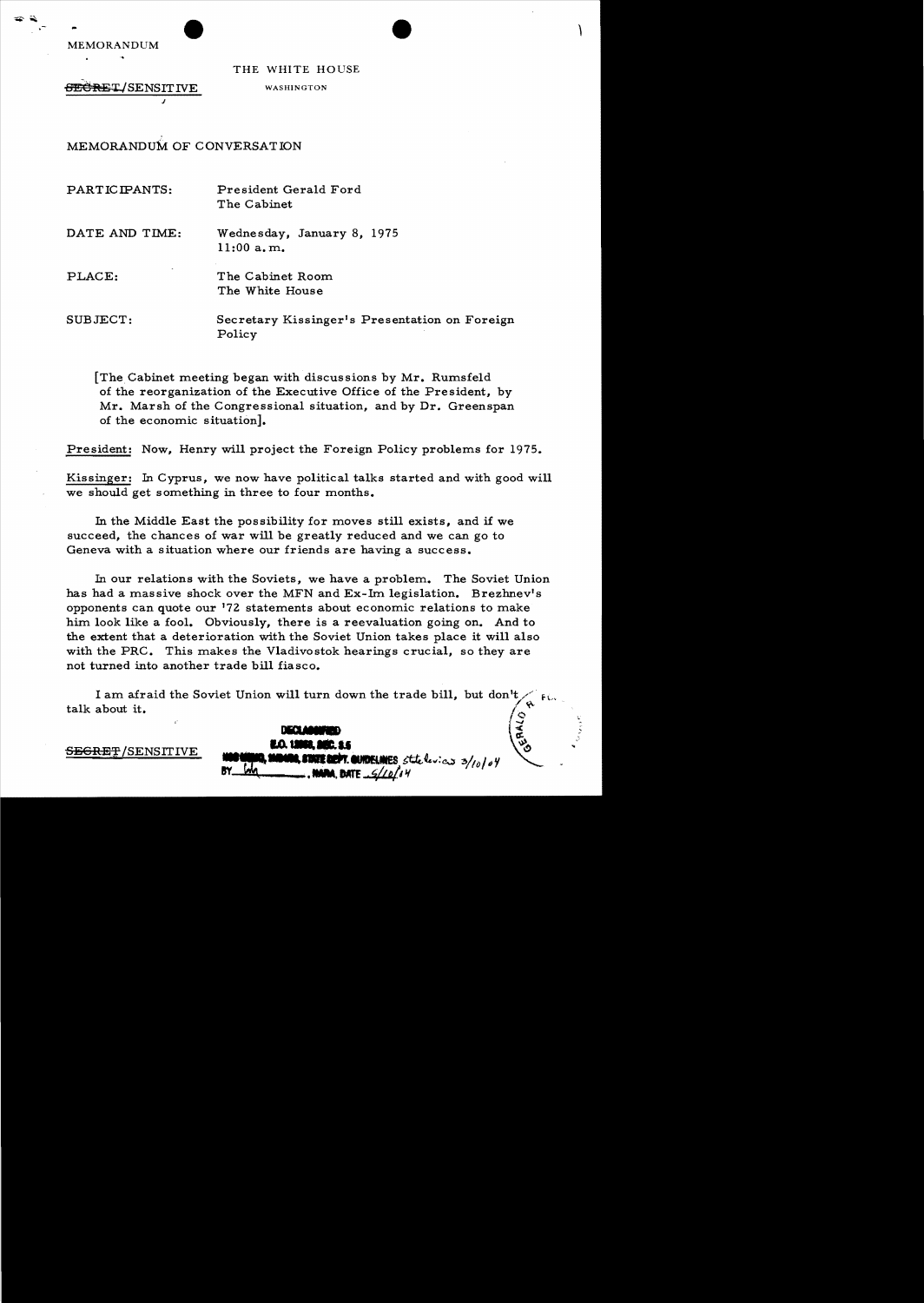## **SECRET**/SENSITIVE 2.

But there is no deterioration of political relations with the Soviet Union.

Relations with the PRC are on course. There was not much movement on Taiwan, because we have little to gain from it. Our relations are basically doing well.

So much for the traditional foreign policy areas.

We are now facing for the whole world the situation which President Truman faced with Europe. There is a disintegration of old world patterns it represents a danger and a great opportunity as new patterns become put together. In the past few years our relations with Europe have been very difficult. The Europeans have become provincial; only our efforts are seeking to restore to them a sense of competence to manage their own destinies. .

A resurgent American economy will help us more in the world than anything we can do.

We have an historic opportunity to help construct a new political and economic world system. We have been making substantial progress in the whole energy/oil field. If we can move equally on food and raw materials, we may look back on this period on the structural side as having been an historic period of American foreign policy.

## . ~~~~

## <del>SECRET/</del>SENSITIVE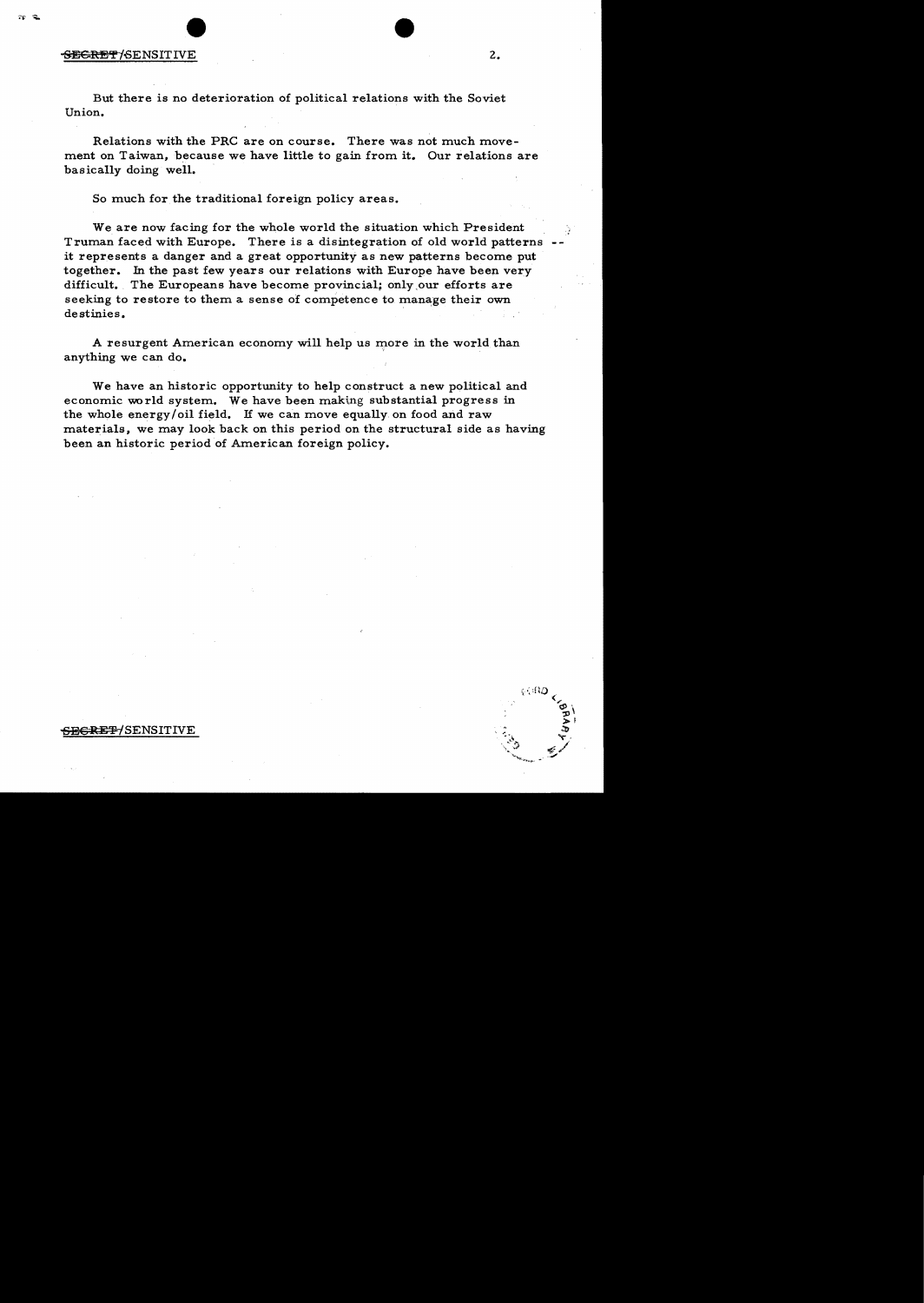Leg leain Bill Kendal " Hause sink Commet 2ntg<br>6 Juin 25 Runsfild Exec Off of P. Organtic Mayh Cong Gueropa Eigen Phone Henry civil project FP puls for 25 cut good centle un should get earrething in 3-4 uns In ME c prosecution for move still existen of me himself a changes of cere will be pearthy removed & an compt annum out int where are friend are finning a succession In Secululing we have pit The U has hold maisir shirk over charal/la legio, Bu,' class openints can quote one 72 statements to unche him look lieux food. Odomining theme is a revolution pay on + & extent determination ce/s c takes place it will absorb PRC, This make Utal hearing cricial, so they are cost turns intercentus trade will fraise. I from a Solarly Terms - land todal, but <u>hait toth about it.</u> Us deterioring pol relative w/ SC Relations us / PRC on enough Mot much manust an Tarmon iscours use have lookits quin. Soo mont fatravion Flanco. We are now foury fore world ce sut which Tommon fused of Em. There is a chamberat J chcircle patterns - represents a dompor 60 great opportunity or une patterns bicome fut Concerter : her past for june au Motres co/<br>Eur donne tem vous Cop Thy has been

**E.O. 12058, SEC. 3.5** NSC WIND, WANNO, STATE DEFT. CURDELINES State Dev.ew 3/10/04